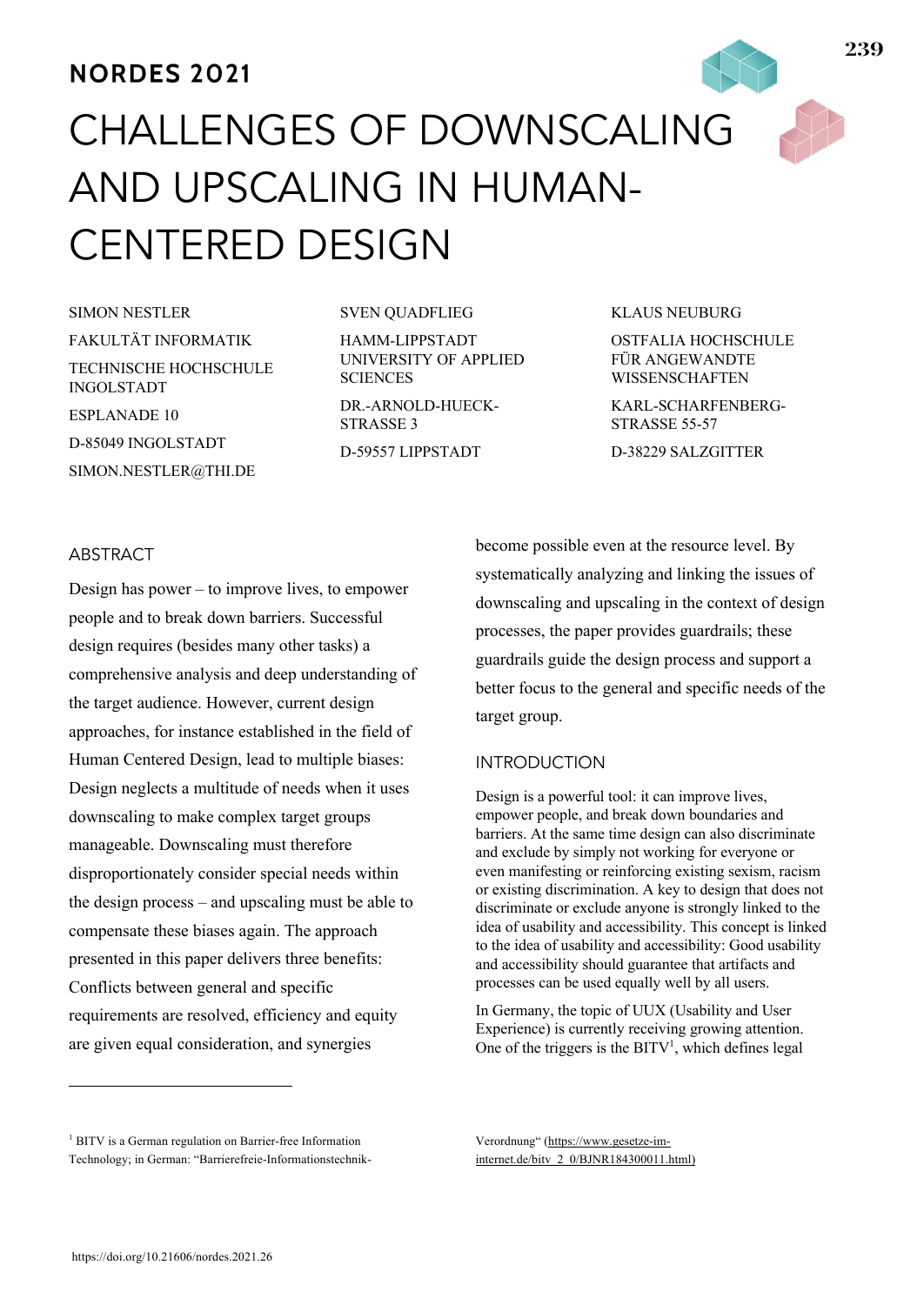standards for the accessibility software in public authorities (Algermissen et al. 2005). Especially the fact that accessible software is the result of a complex process leads to various challenges. When considering the related ISO standards<sup>2</sup> on Human Centered Design  $(HCD)<sup>3</sup>$ , it becomes clear that usability is the result of a process. Combining this insight with the implications from BITV, accessibility is nothing more than usability for groups with specific needs. Thus, the HCD moves in a field of tension between specific needs (accessibility) and general needs (usability). As a consequence, design teams are faced with the challenge of balancing these needs on a day-to-day basis.

However, accessibility is only one example of such specific requirements. From the perspective of HCD, there are a large number of groups that are not given the necessary consideration by the existing processes and whose requirements are thus left out. This is not only due to a lack of sensitivity to such discrimination, but also to the fundamental systematics of the HCD process, which consists of an iterative interplay between downscaling and upscaling (e.g. Henze et al. 2011, Henze 2012). This downscaling can also affect (depending on the context of use), for example, women, BIPoC, left-handed people, blind people, short-sighted people, people who wear glasses, tall people, short people – and many others (Coleman & Lebbon 1999, Newell & Gregor 2000). We want to emphasize that discrimination in the context of HCD is not limited to the "traditional" categories of discrimination, but is even more multifaceted in individual contexts of use. Thus, the principle of multiple discrimination described by the term intersectionality (Crenshaw 1989, McCall 2005) can also applied to HCD (Schlesinger et al. 2017, Windsong 2018, Rankin & Thomas 2019).

However, the HCD according to ISO 9241-210 is also only one example of a human-centered design process characterized by upscaling and downscaling. Ultimately, other processes, such as design thinking and the *Double Diamond* are also characterized by a constant alternation between convergent (downscaling) and divergent (upscaling) methods (British Design Council 2005, Johansson-Sköldberg et al. 2013, Dorst 2015, Carlgren 2016, Park & McKilligan 2018). Therefore, this paper focuses on the basic systematics and the underlying problem: How can a (humancentered) design process focus while keeping users with specific needs in mind?

For this purpose, we will first deal with the rather static downscaling and upscaling during the life cycle of artifacts before we will then take a closer look at the interplay in the context of design processes.

# "DESIGN FOR ALL"

Analyzing the target group is, according to our observation, still the most neglected aspect in industrial practice. When interdisciplinary teams are asked to create a particular artifact (e.g., an online store, an app or a gesture-based interface) as part of hands-on activities, they too often start with directly designing the artifact. Experienced teams differ from inexperienced teams not only in the solutions they design, but more importantly in the questions they (don't) ask.



Figure 1: User research changes the target group: (a) Target group without user research vs. (b) with user research

The questions asked by the more experienced and reflective teams first gather information about the context of use (e.g.: Who are the users? What are their tasks? What are their tools? How does their environment look like? Or: In short, what exactly is the problem? Why do you need an online store at all?). One could counter that there are indeed processes in design that try to terminate exactly these questions – for example, the often-cited design thinking (Thoring & Müller 2011, Plattner 2013, McKilligan et al. 2017, Brown & Katz 2019). But even such processes, which even pose the question of the problem at an early stage

<sup>2</sup> Especially ISO 9241-210 (Thomas et al. 2017, DIN EN ISO 2010).

<sup>&</sup>lt;sup>3</sup> It should be briefly pointed out that the concept of human-centered design is quite critically discussed: On the one hand, "human" is a term that sounds empathetic and empowering in principle, but is completely undefined for the specific context and requires a more precise process to ensure that all needs are covered as much as

possible - this is, after all, discussed in this paper. Likewise, in theory, yes, the term provokes the question of design that includes non-human interests. Above all, however, the practice of HCD is repeatedly the focus of criticism, since in reality human-centered means rather profitcentered and people are regarded more as consuming beings.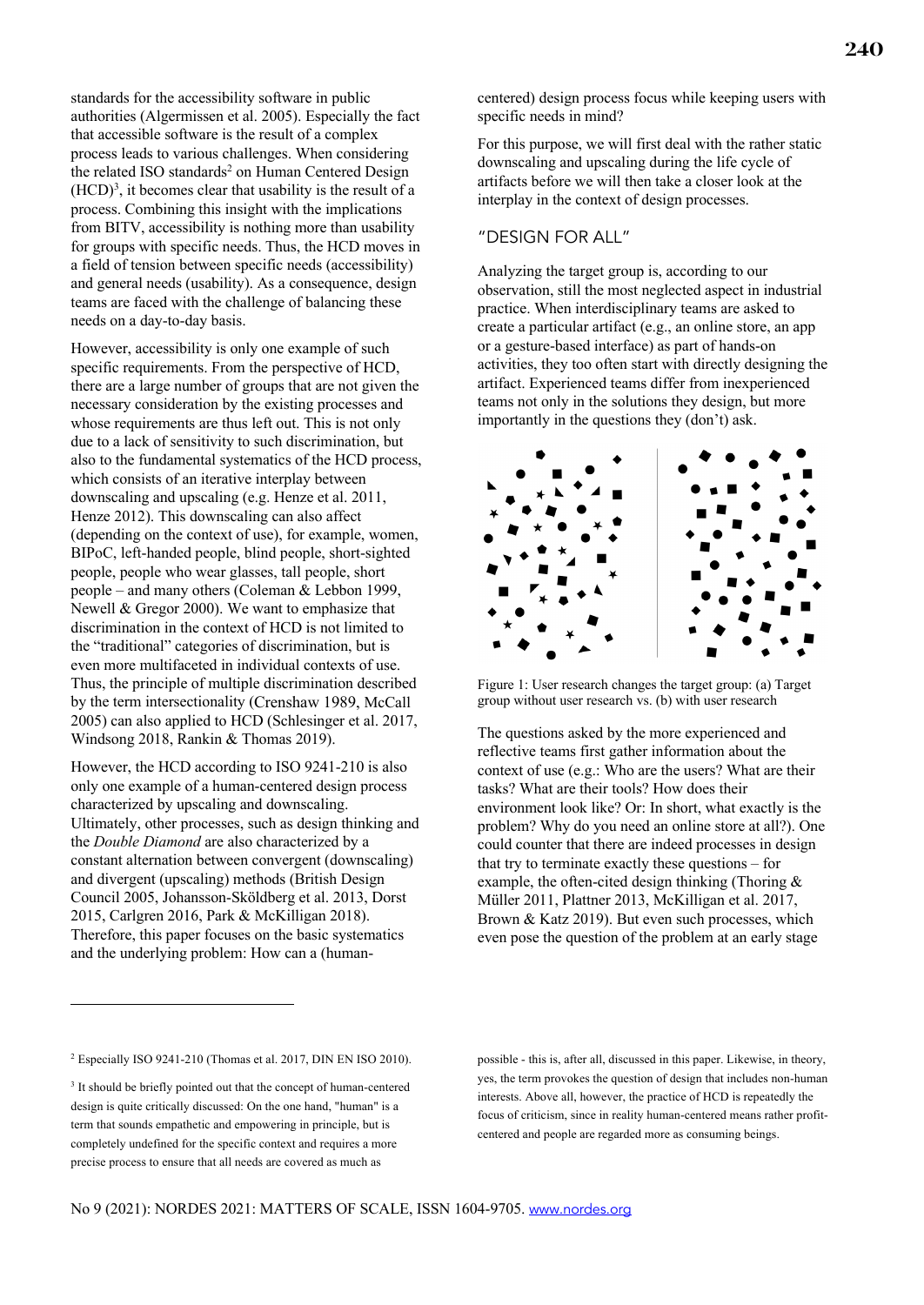and involve the user, are problematic if the scaling process described later is not carried out correctly.

Teams who skip these considerations, design with the implicit hypothesis in mind that the online store is "for everyone". In Figure 1, these two user groups are compared: When comparing the left side (without user research) with the right side (with user research) of Figure 1, one thing stands out: Some groups are missing on the right side. In this (and the following) figures, each geometric shape stands for individual users with certain characteristics. This insight helps to initiate a critical reflection of the hypothesis "the design is for everyone" by addressing, for example, the following questions:

- Is the store also for minors?
- Is the store also for welfare recipients?
- Is the store also for pensioners?
- Is the store also for illiterate people?
- Is the store also for people without a car?
- Is the store also for people in the countryside?

# DOWNSCALING (ON TARGET)

These questions make a valuable contribution to the next step: The right focus. Only with the right focus design can solve problems and reach the target group – as shown in Figure 2. Focusing increases the total amount of users: When designing for an unspecified target group (left side), then only a low percentage of people will be addressed. If the target group is clearly defined (right side), the pie gets smaller, but the piece gets bigger (even in absolute terms); we refer to this strategy as *downscaling on target*.

In consequence, a differentiated examination of the target group leads to a comprehensive understanding of the context of use. Different methods of user research, for example interviews, focus groups and surveys help to develop a better understanding of the target group (Väänänen-Vainio-Mattila et al. 2008, Rohrer 2014, Robinson et al. 2018). The results are typically made usable within the design team through personas (Chang et al. 2008, Miaskiewicz & Kozar 2011, Schulz & Fuglerud 2012).

In the context of this paper, which is dedicated to the downscaling and upscaling that takes place in design processes, this approach has some weaknesses: The more realistic and closer to reality these personas are designed, the higher the risk that this representation of reality will be mistaken for reality in the further course (Junior & Filgueiras 2005). This leads to various challenges: As personas depict prototypical users, personas (despite their foundation in research) focus primarily on the greatest common denominator. This strong exaggeration of the commonalities leads to the danger that stereotypes develop, a pigeonhole thinking evolves, uniformity dominates in the further design process and individual facets are lost. Numerous existing artifacts from other contexts demonstrate this problem: Car interiors adapted to an average man's body (while increasing the risk of injury and death for those who deviate greatly from that body-especially for women, whose specific characteristics are not taken into account) can serve as one of countless examples (Criado-Perez 2020).



Figure 2: Focusing increases the total amount of users: (a) *Design for All* vs. (b) Downscaling on target

The tension between facets that are relevant for abstraction and those that are irrelevant is not resolved by the persona approach; therefore, we will present a possible resolution of this tension in the chapter on differentiated downscaling.

# UPSCALING (OFF AND ON TARGET)

Downscaling is  $-$  as just described  $-$  the decisive process in order to be able to carry out the process of design in a focused manner. The opposite principle, upscaling, on the other hand, is not relevant until much later: For example, the four phases of ISO 9241-210 are iterated multiple times; this means that several iterations are necessary until a solution is available that can be used effectively, efficiently and satisfactorily in the specified context of use (i.e., in particular by a concrete user group) in practice. Only at this point – when the problem is sufficiently solved for a specific group – strategies for upscaling are relevant.

In practice, upscaling often starts earlier (for example, due to economic constraints); this is fundamentally extremely detrimental to the process going forward: design teams lose the necessary focus and, in the worst case, find themselves again faced with the challenge of having to design "for everyone." Furthermore, broadening the target group on the basis of a usable solution succeeds more easily - design processes can then concentrate on the additional requirements to be considered, and thus remain focused despite the upscaling. This upscaling can basically be done in two ways – as shown in Figure 3.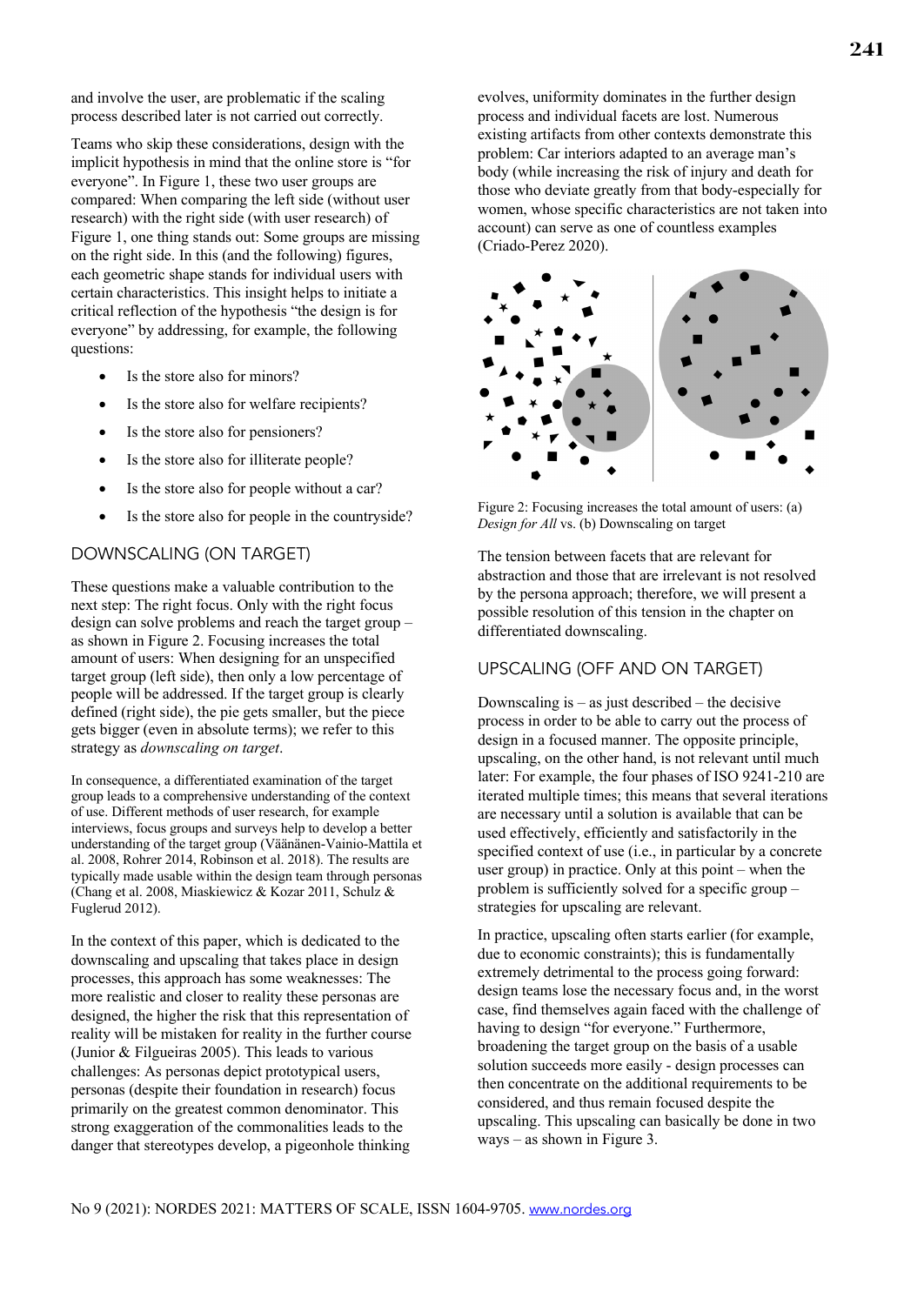

Figure 3: Different strategies for upscaling: (a) Off-target and (b) on-target

On the left side better coverage of the target group (upscaling on target) makes use of established methods. The second approach on the right side (upscaling off target) is broadening the target group: The context of use expands to include users with new needs not previously considered. Design provides the adequate methods to methodically support this broadening and to further develop the artifact accordingly. In the context of design, (bottom-up) approaches to broadening can emerge, but this broadening can also come from outside; broadening can also come (top-down) from changing the business model.

These downscaling and upscaling processes are characterized by their rather static nature: The processes comparatively rarely take place in the lifecycle of an artifact. Permanent downscaling is typically required once at the beginning of the design process, and upscaling also occurs with rather low frequency (sometimes not at all). However, the design process itself also makes intensive use of the mechanisms of *upscaling* and *downscaling*. Thus, in the next chapters we will focus on the mechanisms within the design process itself.

# DOWNSCALING IN THE CONTEXT OF HCD

When downscaling in design aims to represent reality as accurately as possible, distortions arise. It is well known from research that ultimately there are always two categories of hurdles: On the one hand, there are errors that affect a large proportion of users - and on the other hand, there are errors that affect only a comparatively small group of users (or even only one user) (Kujala et al. 2001, Lindgaard et al. 2006, Wang et al. 2020). Against the background of limited resources, design will thus always inevitably focus on the first category.

Measures of optimization thus always refer to the achievement of the greatest possible effects for the largest possible group of users - the larger the group of people affected and the more serious the hurdle, the greater the attention paid to this hurdle in the course of the design process. This approach ensures both the best possible use of resources and the best possible overall

effect. Ultimately, this is nothing more than an application of the pareto principle (Dunford et al. 2014), (Kiremire, 2011): With appropriate prioritization and focus, 20% of the budget required to eliminate all hurdles can already eliminate 80% of the hurdles – always in relation to the totality of all users.

So far, we have used the term *Design for All* in a shortened form as a synonym for "design for an insufficiently analyzed target group". This contextualization may initially give the term a negative connotation, but this is relativized by the clarifications we have just made: Methodically correct Design for All goes into the breadth, and does not follow the Pareto principle. Design for All is not design for an unspecified general public, Design for All is the consideration of all requirements within the clearly specified target group. The inadequacy of the Pareto principle in the course of Design for All is thus not in contradiction to intimate downscaling, it is rather a strong argument for its necessity: The construct "all requirements of the target group" is only specific, measurable, accepted, realistic and scheduled if the target group has been sufficiently specified in advance in the course of downscaling.

The idea that design should work for everyone is, of course, ingrained in design discourse. Universal design in particular (Mace 1985; Center for Universal Design 1997) has attempted to formulate rules that attempt to create the basis of a design that works for all possible users. These focuses, among other things, on physical and cognitive limitations – but do not elaborate further, and especially not in detail, on how consideration of such factors should be reflected in the design process. The idea that marginalized persons should also be taken into account is thus formulated – whereas the concrete implementation recommendation is missing. For a design that tries to exclude any form of group-focused enmity and – see intersectionality – the combination of several characteristics, the approach is also not suitable because the focus is on inclusion and not on avoiding discrimination.

#### UNDIFFERENTIATED DOWNSCALING

Design neglects a multitude of requirements when it makes complex target groups manageable with the help of downscaling. When Nielsen in 2000 postulated that "Five users are enough", his statement was critically and intensively discussed within the HCD community (see Faulkner 2003, Woolrych & Cockton 2001, Spool & Schroeder 2001). Even if seven, ten, fifteen or twenty users have to be tested in practice, downscaling is still crucial in order to make design processes manageable: The prototypical users (personas) serve as a template for the selection of suitable subjects. Just like the design process itself, the selection that takes place in the course of downscaling also focuses on "the 80 percent". Only those hurdles that occur in at least two of the usability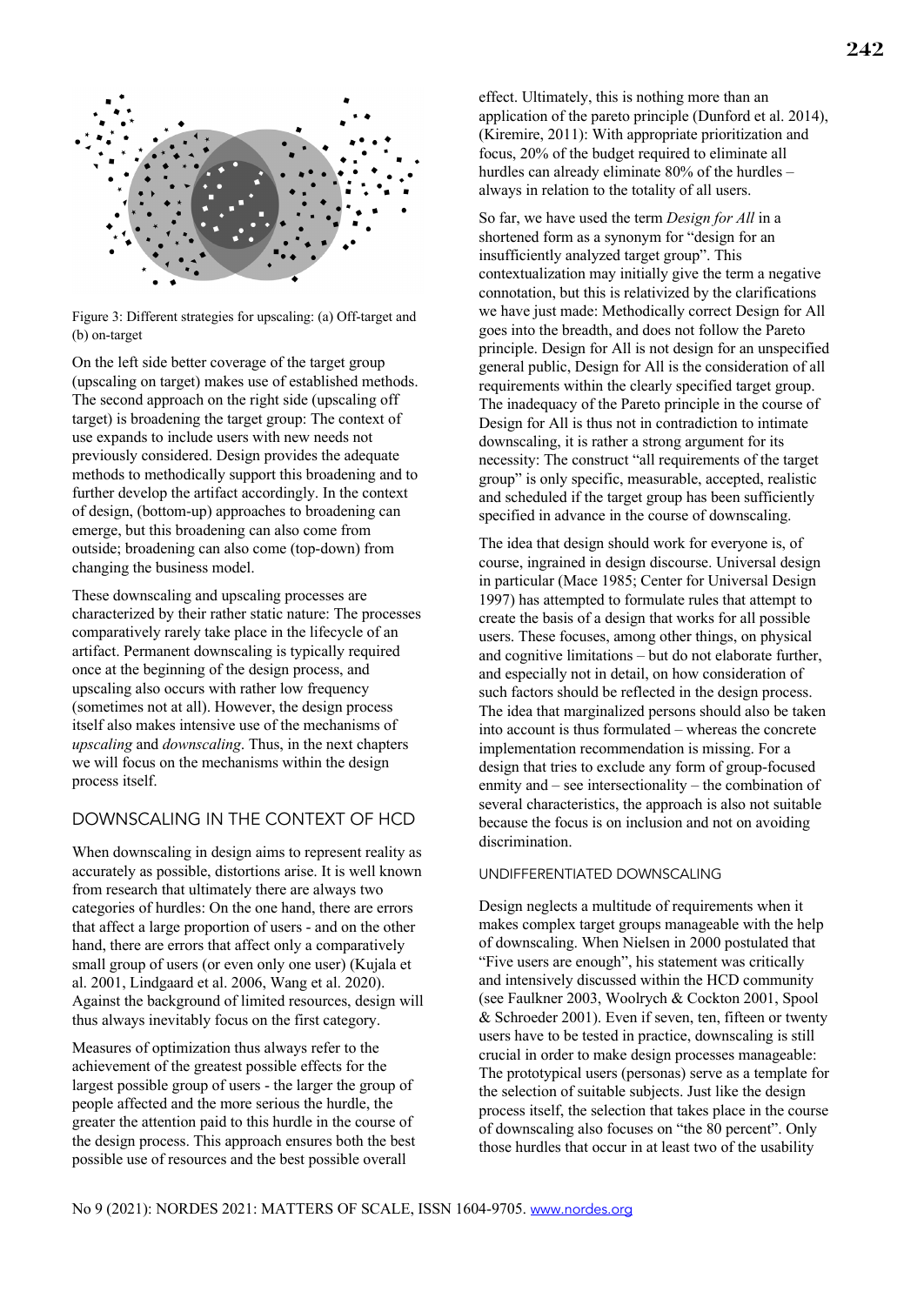tests have a realistic chance of being eliminated in the further course.

We refer to this process of downscaling in the further course of this publication as *undifferentiated downscaling*, since the consideration of specific needs is neither intended nor desired. Figure 4 illustrates how specific needs play no role in the selection of subjects. To this end, we have extended our visual representation and additionally use unfilled geometric shapes. These shapes represent users within the respective user group with individual barriers. During undifferentiated downscaling, these individual barriers are ignored.



Figure 4: Individual barriers are ignored during undifferentiated downscaling

This observation has a central and obvious limitation: People in real life are not as uniform as the persona identified in the design process. The persona is an abstraction; therefore, against the background of the previous findings, the question inevitably arises whether the right aspects are now part of this abstraction – and whether the aspects not taken into account have been neglected for the right reasons. If one has doubts about the basic validity of the persona approach, there is an alternative interpretation: When the shapes are the known aspects of the target group and the fillings are the unknown aspects, the bottom line remains the same the unknown aspects are not considered during downscaling.

Depending on the specific requirements considered in each case, the percentages vary greatly. For some of the groups considered at the beginning (e.g., women), the percentage is significantly higher than shown, while for other groups (e.g., blind people) it is lower. Figure 4 therefore initially only makes clear that specific needs occur with different frequency depending on the context of use considered and are initially left out of the downscaling required for the design process.

This practiced process of downscaling is the enemy of any specific requirements. But in practice, this effect can even be exacerbated: If in the further course after

downscaling (of the sample) a generalization of the findings (upscaling) takes place, this process acts like a target group filter, as shown in Figure 5: When using the dark gray circular area (the result from the downscaling, see Figure 4) for the upscaling attempts (all light gray circular areas), individual barriers do not reappear during the process of upscaling. Under this focal lens, only the requirements lying in the overlap point remain – and the originally finely differentiated target group becomes narrower. In theory, user research does not change the target group - but in practice, strategic and operational decisions are often based on these findings. Implicitly, at many points in the process, the "stamped reality" from Figure 5 might be used instead of the "real reality" from Figure 4.



Figure 5: Subsequent downscaling and upscaling distorts the reality

In particular, qualitative findings from the research shape the further orientation of designers and developers in a decisive way. The effect shown in Figure 5 is not a defect in the system, but ultimately a desired effect of design: the focus should shift from the world of thought of the designers to the world of thought of the users. Therefore, regarding the undifferentiated downscaling we must conclude: It is methodically correct and leads to a representative user study. At the same time, however, it is also the reason why we experience a multitude of systems in practice that do not work for users with individual barriers.

#### DIFFERENTIATED DOWNSCALING

As explained in detail in the previous chapter, downscaling is not a priori non-discriminatory. On the contrary: Downscaling currently practiced in the context of design processes (which is also mandatory in the course of manageability) is always discriminatory. By focusing on the highest common denominator, design processes ignore the specific needs – especially of smaller marginalized groups. For the sake of clarity and precision: In our further considerations, a small marginal group is a group with individual requirements that affect less than five percent of the total. Thus, on the one hand, these requirements are well below the threshold of 20 percent (of the Pareto principle) and, on the other hand, it is unlikely that subjects from this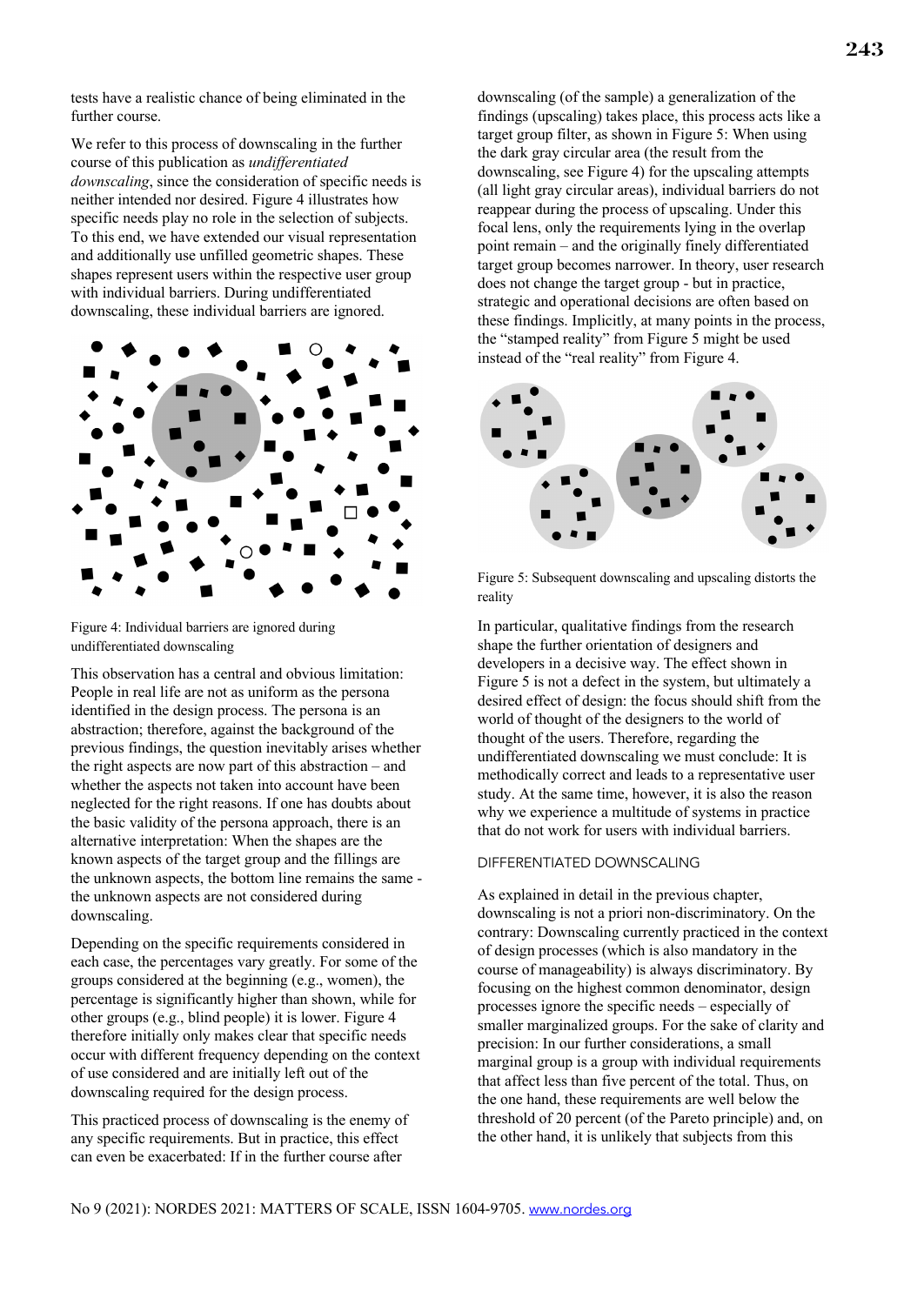group are already accidentally recruited during undifferentiated downscaling.

Thus, obvious candidates for such groups are motor and cognitive impairments of any kind. However, some of the aspects mentioned at the beginning (e.g. left-handed people, BIPoC, women) would generally not be covered. However, since the relevant basis is the context of use, the specific requirements of women, for example, can also be covered by the five-percent hurdle; think, for example, of specialist applications for occupational groups still dominated by men. Men, however, can as well be affected by the five-percent rule, for example when specialized applications for educators are designed<sup>4</sup>. From these findings, a better downscaling strategy can be derived; we refer to this as *differentiated downscaling* because of the great importance of a differentiated approach.



Figure 6: Downscaling with a stronger focus on marginalized groups

As shown in Figure 6, marginalized groups with specific needs must be overrepresented in the design process in order to be adequately addressed: The filled square (general needs) is replaced by an unfilled one (specific needs). The same is done for the specific needs represented by the unfilled circle (note, however, that only one circle is replaced). All of these specific needs that are overrepresented in differentiated downscaling, would fall by the wayside in undifferentiated downscaling. Or to put it another way: If specific needs are quantitatively so serious that they are already taken into account in undifferentiated downscaling, they do not have to be overrepresented in differentiated downscaling. All other specific needs, however, only

gain access to the sample through their intentional overrepresentation.

Two different cases can be observed among these specific needs: On the one hand, quantitative minorities (e.g., cognitive and physical barriers) are permanent beneficiaries of differential downscaling. On the other hand, temporary minorities (e.g., BIPoC and women) also benefit from differential downscaling. This also results in two slightly different effects: In the first case, differentiated downscaling serves a better representation of reality with all its facets – since successful design is decided precisely by these facets. In the second case, differentiated downscaling serves to reduce discrimination and inequalities that lead to current underrepresentation. In this way, differentiated downscaling also makes a substantial contribution to breaking through the chicken-egg problem: As long as groups are underrepresented, they are given special consideration by the five-percent rule.

The five-percent rule makes itself partially superfluous through its consistent application. Therefore, the differential analysis of the downscaling process is not a one-time activity; rather, the design process must regularly validate the validity of the five-percent rule – and, if necessary, include new groups. In practice, this has very concrete implications, for example: A government agency has 1,000 employees, one of whom is blind. If a new application for booking business trips is to be introduced, then he must be included in the design process. Or if this authority introduces a tool for internal project management for its 50 managers (48 male, 2 female), then the differentiated downscaling ensures that at least one female manager is included in the design process. Or if there are three BIPoC working in a logistics center with 500 employees, then at least one should be included in the design process here as well.

# UPSCALING IN THE CONTEXT OF HCD

As we have just explained, there are a number of pitfalls in downscaling. But upscaling can equally lead to a distortion of reality. The right strategy is also crucial here to avoid falling off the horse on the other side: Differentiated downscaling should not lead to a situation where consensual requirements ("the 80 percent") are no longer appropriately prioritized and focused.

<sup>4</sup> In Germany, the proportion of male kindergarten teachers exceeded the five percent hurdle (5.2 percent) for the first time in 2015 (2014:

<sup>4.8</sup> percent) (see https://de.statista.com/infografik/14678/maennlichepaedagogische-fachkraefte-in-kitas/).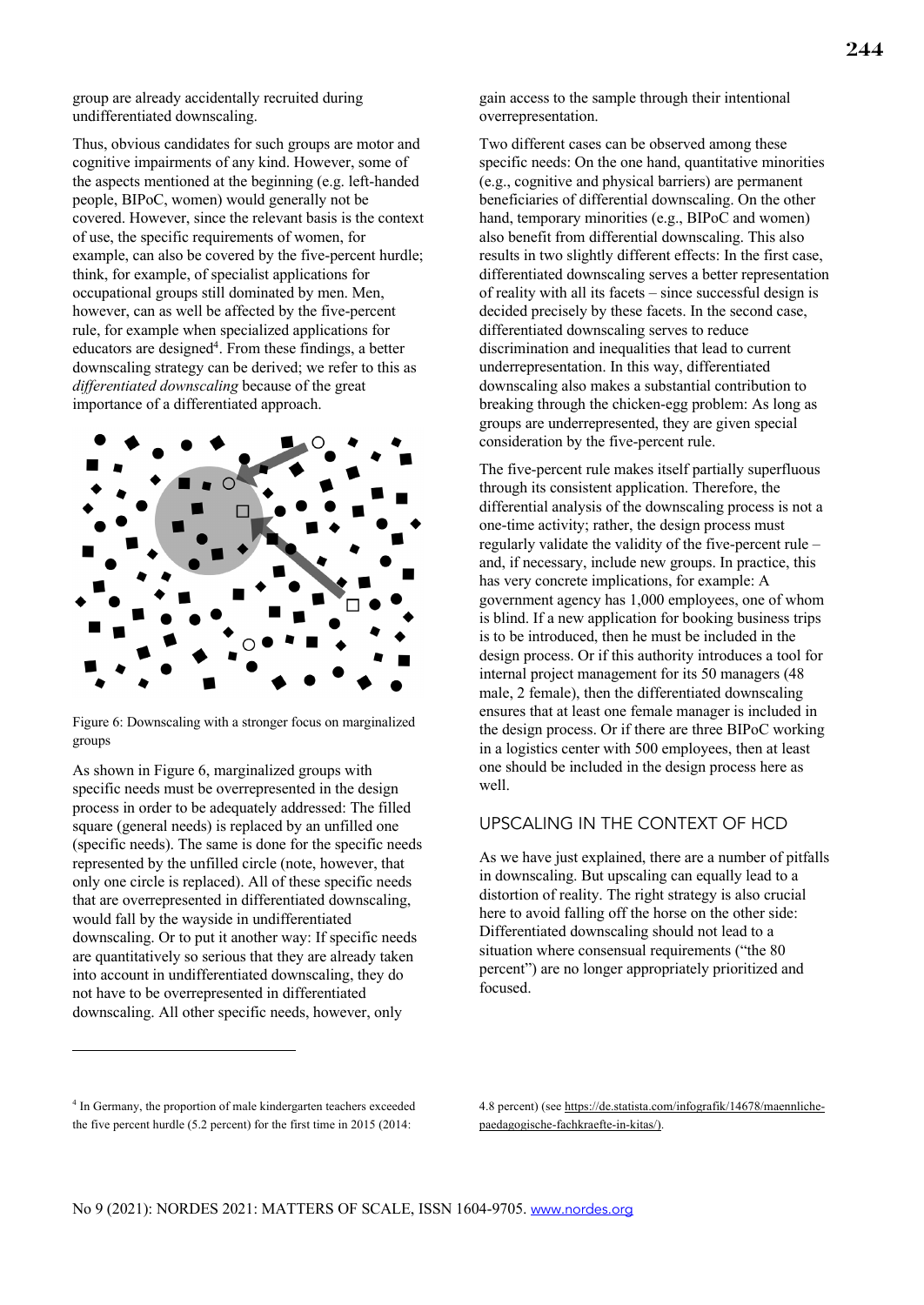This fear is not taken out of the air, but several aspects lead to the fact that the basic problem with upscaling in design processes is less serious: First, even after the consideration of the marginalized groups, subjects without specific requirements still remain in the target group – and are the focus of the design process. Their consolidated requirements are therefore still taken into account (on the basis of the Pareto principle). Second, the marginalized groups do not only contribute specific requirements, so these subjects also play a crucial role during further consolidation. And third, general and specific requirements are often mutually dependent. For example, BITV requires accessibility and usability.

#### UNBALANCED UPSCALING

The broad masses thus benefit from the requirements of special groups. From the practice of accessibility assessment, for example: Accessibility analysis and improvement makes interfaces better for everyone. This philosophy is for instance proposed by the design and consulting company IDEO; they recommend to pay special attention to the extremes in design processes<sup>5</sup>. In concrete terms, this means that the sample created by differentiated downscaling is unbalanced – it disproportionately represents the marginalized groups. If this distribution is adopted in the course of upscaling, then the marginalized groups are also disproportionately represented in the target group focused on in the further process. We refer to this effect as *unbalanced upscaling* and illustrate it in Figure 7 (left): The resulting specific needs are overrepresented during this kind of upscaling process.



Figure 7: Different strategies for upscaling: (a) Unbalanced upscaling vs. (b) Balanced upscaling vs. (c) Balanced upscaling with inverted downscaling

The danger of unbalanced upscaling is that different intentions are mixed together – and contradictions can arise in the further design process. The objective of downscaling and classical design processes is the most effective and efficient use of resources (achieving as much as possible for as many as possible). The objective of differentiated downscaling was the best

possible addressing of individual barriers. If these two aspects are now placed next to each other in the context of unbalanced upscaling, they inevitably compete with each other. This means that both directions of objectives thus also become the subject of prioritization and focusing. It sounds paradoxical at first: Although the marginalized groups are given additional weight by unbalanced upscaling, this weight is usually not sufficient to achieve a sufficiently high priority for these concerns.

#### BALANCED UPSCALING

The greatest weakness of unbalanced upscaling thus does not lie in the overrepresentation of the concerns of the special target groups – on the contrary, the weakness arises from the systematics of the process of prioritization and focusing. This systematics is necessary due to the limitation of resources. As our proposed strategy should be capable of maintaining the two different intentions of the design process, these specific needs may not get lost during upscaling. This requires first of all a removal of overrepresentations in the course of upscaling. With the maxim "as much as possible for as many as possible" the specific needs have to be put in relation to the population; this leads us to balanced upscaling, as shown in Figure 7: By replacing individual needs by general needs (Figure 7, middle) and additionally taking into account the insights from differentiated downscaling (Figure 7, right), upscaling is capable of inverting the downscaling process.

This strategy results in two advantages: When prioritizing hurdles, existing systematics can be retained. Based on the recognition that the broad masses benefit from the needs of special groups, general improvements can be achieved with the resources originally available for design processes; in practice designers regularly observe the following effect: What is unusable for special needs groups is often usable by the general public only with great difficulty (Astbrink et al. 2003, Keates & Clarkson 2003, Borys et al. 2013). When design processes increase effectiveness for special groups, they increase efficiency and satisfaction for the general public at the same time. Secondly, balanced upscaling makes use of the separation of concerns: Balanced upscaling explicitly rejects the hypothesis of resource neutrality. If available resources are to be distributed between two diametrically opposed intentions, then two good intentions enter into competition and conflicts are pre-programmed. Instead of moderating these conflicts in the context of design

<sup>5</sup> see: https://designthinking.ideo.com/resources/extremes-andmainstreams-design-toolkit-by-ideo-org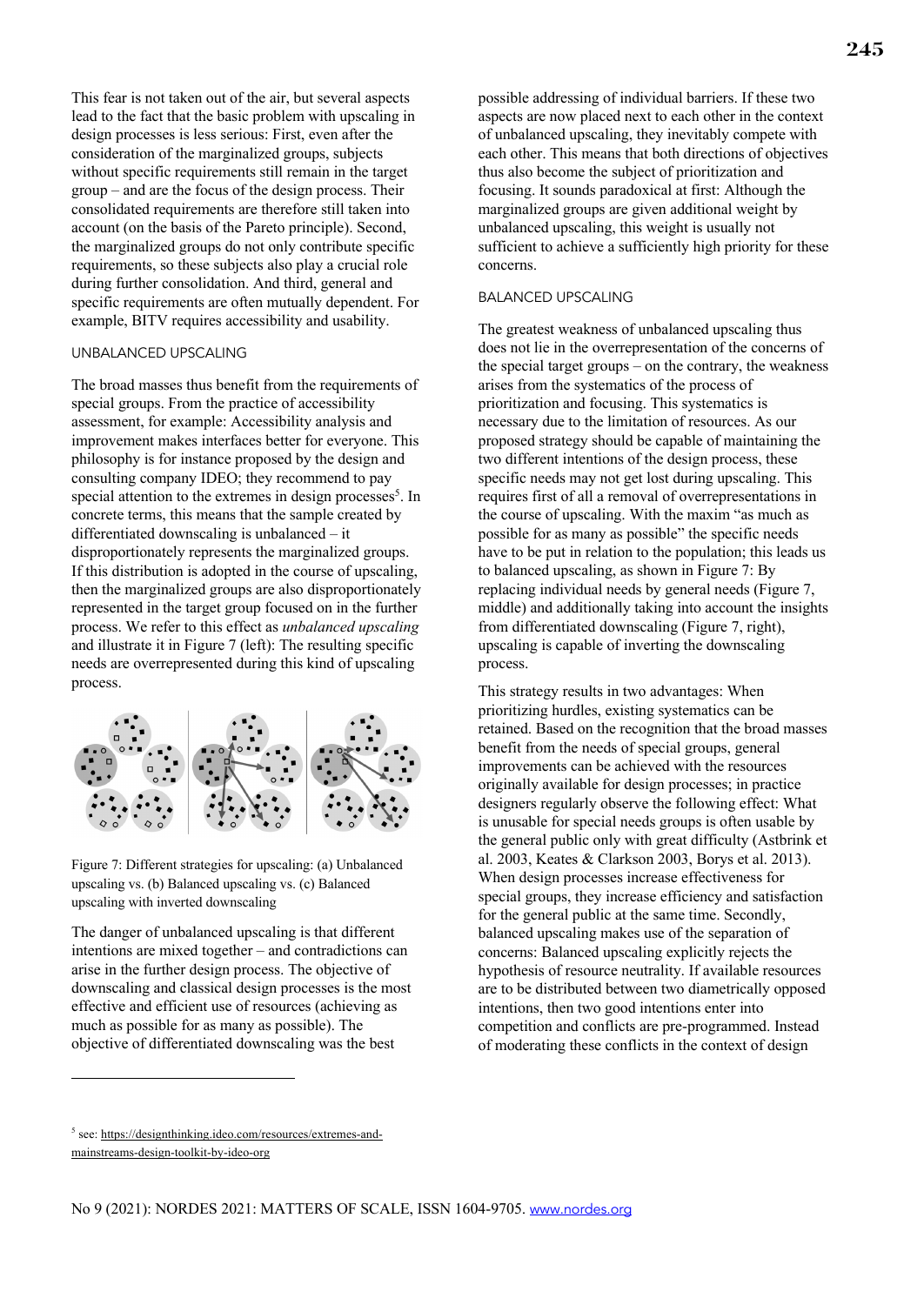processes on the concrete case such conflicts have to be resolved in advance. Additional resources must therefore be allocated to the additional activities up front. While the interleaving in downscaling leads to the resource-saving integration of the additional activities, these different interests have to be balanced in upscaling.

In consequence, balanced upscaling follows the previous process of prioritizing and focusing the requirements on the basis of the Pareto principle with the resources available for design. Since it is based on the differentiated downscaling, specific requirements that are "majority-driven" are also taken into account. At the same time, an additional budget is provided to address the specific needs in the process. During this process synergies are considered, but all specific needs are equally significant. We would like to emphasize that this requirement leads to a fundamentally different systematic for prioritizing needs: Inclusive design decisions are based on the lowest common multiple rather than the highest common denominator. Thus, the second budget does not follow the didactic of efficiency and effectiveness, but rather the principle of equal opportunity.

These marginal adaptations of the previous processes are fundamental; and marginal adaptations lead to central effects. This is clearly illustrated by the (already discussed) example of *accessibility vs. usability*: First, part of the budget for usability no longer has to be diverted for better accessibility; instead, the budgets are planned separately and backed up with concrete goals and metrics. Second, usability measures no longer have to be covered by the accessibility budget; instead, the budget can also be used for specific requirements that are eligible for majority support. Third, individual barriers do not compete with general requirements; the principle of equal opportunity is separated from increasing effectiveness and efficiency.

### **DISCUSSION**

In the end, what can this publication achieve in this field of tension? Many of the topics have already been analyzed and discussed in the field of UUX from different angles and under consideration of different facets. However, the systematics of downscaling and upscaling presented and explained in this paper and its application to design processes has not been done in this form before. Thus, the paper makes a valuable contribution to resolving the tension between general needs and individual barriers. This can be achieved on the one hand by separating downscaling from upscaling and on the other hand by using different approaches for integrating specific needs.

This publication is intended to help practitioners in the field of UUX, for example, to differentiate between

usability and accessibility on the one hand and to exploit synergies on the other. At the same time, these findings and methodologies can be transferred to other design disciplines and be used for supporting specific goals and concrete strategies (advancement of women, accessibility, etc.).

Of course, self-critical reflection also includes the fact that the mandatory prerequisite postulated in the context of balanced upscaling (additional budget) is not part of the solution but part of the problem in many practical issues. We are aware of this problem, although this publication at least provides a substantive argumentation basis for claiming additional budgets. Nevertheless, the design teams should never be forced to make difficult trade-offs that cannot be handled with design, regardless of the concrete framework conditions – even if resources are strictly limited. If economic reasons really do make trade-offs unavoidable, then they must be made at the management level. A competition between the two goals can only be resolved – even with limited overall resources – through separate budgets; even if, in the worst case, this means that something has to be diverted from the existing budget.

A second hurdle may arise in practice from the presence of a large number of marginalized groups with specific needs. In the extreme case, the sample is filled exclusively with representatives of marginalized groups – and is not even quantitatively sufficient for all marginalized groups to be represented. While the aforementioned intersectionality can sometimes lead to additional challenges, it is a valuable phenomenon here that can significantly reduce the effects: For example, female BIPoC provide a particularly large number of specific needs in design processes, or large left-handed people help identify edge cases in a particularly targeted way. If this strategy also does not lead to a resolution of the conflicting goals, the overall sample can alternatively be enlarged in differentiated downscaling instead of replacing individual subjects. This enlargement is not the ideal solution, since it increases the effort for the design process, but it is a compromise that can be achieved (especially if this concept is not used in an excessive form) – a compromise that can help prevent discrimination, sexism, and racism in and through design solutions.

#### **CONCLUSION**

On the one hand, the strategy we propose allows HCD processes to focus and narrow down the issues (in the course of differentiated downscaling), while remaining open to prioritized generalization of findings (in the course of balanced upscaling). Downscaling itself – despite its discriminatory effects – is not negative; downscaling is necessary to maintain focus in the design process. Downscaling makes complex realities manageable; personas (properly done) are as important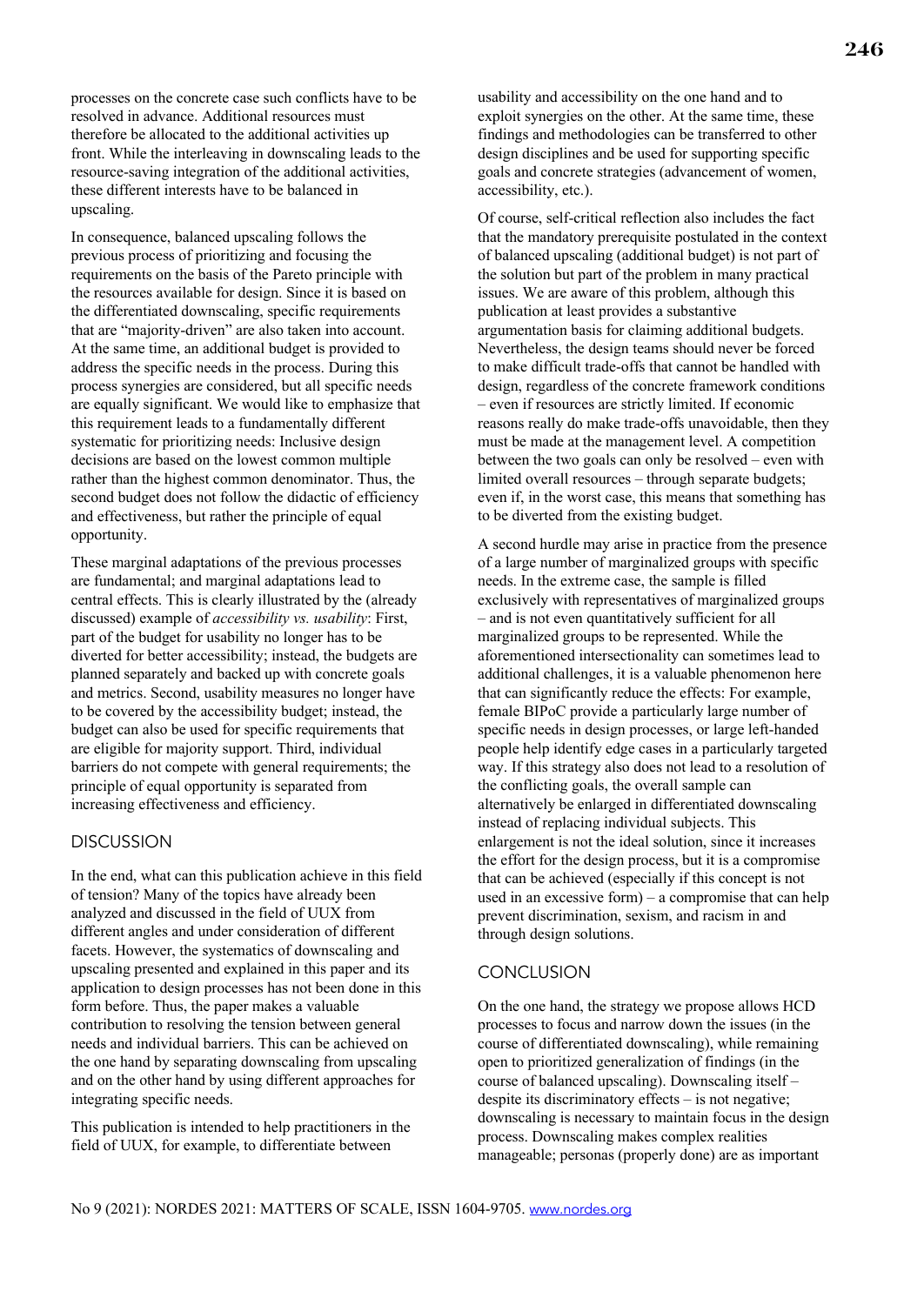in practice as maps – they simplify a complex, multidimensional and differentiated world. This simplification is a necessary condition for orientation and practical usability of these tools. However, our persona map ultimately only draws our attention to the aspects and facets that are particularly relevant.

With the systematic linking of downscaling and upscaling, this paper helps us to fulfil this purpose – to maintain the structuring and focus-supporting guard rails in the further course of design processes. Instead of an arbitrary section on reality, the differentiated downscaling directs the view to the special "sights". At the same time, reflection on the processes of downscaling will also help to ensure that this issue receives greater attention in future discourses on design methods.

Legal foundations support the process of finding bottom-up synergies in the area of tension (general requirements vs. individual requirements). Although template-like and standardized requirements have a particularly strong resonance in practice due to their ease of application, they are not entirely harmless: They can be mistaken as a top-down approach. Thus, on the basis of our considerations of downscaling and upscaling, these regulations should even more clearly point out that no useful shortcuts or top-down solutions make a differentiated examination of the context of use dispensable. In order to effectively avoid playing off groups that are discriminated against in different ways, bottom-up strategies such as differentiated downscaling in combination with balanced upscaling have to be implemented.

#### **REFERENCES**

- Algermissen, L., Dermann, G., & Niehaves, B. (2005). Barrierefreiheil für Webseiten von Bund, Ländern und Gemeinden. *Wirtschaftsinformatik*, *47*(5), 378–382.
- Astbrink, G., & Beekhuyzen, J. (2003). The synergies between universal design and user-centred design. *Brisbane, Australia: Griffith University School of Computing and Information Technology*.
- Borys, M., Plechawska-Wójcik, M., Miłosz, M., Luján-Mora, S., & Caffiau, S. (2013). Synergy effect in GUI usability and accessibility education improvement. *2013 IEEE Global Engineering Education Conference (EDUCON)*, 311–317.
- British Design Council (2005). The Design Process: The double diamond design process model, London
- Brown, T., & Katz, B. (2019). *Change by design: how design thinking transforms organizations and inspires innovation* (Vol. 20091). HarperBusiness.
- Carlgren, L. (2016). Design thinking in innovation, in practice: the case of Kaiser Permanente. *EURAM*

*Conference Proceedings. European Academy of Management, June 1-4, Paris,*.

- Center for Universal Design (1997). The Principles of Universal Design, Raleigh, NC: North Carolina State University.
- Chang, Y., Lim, Y., & Stolterman, E. (2008). Personas: from theory to practices. *Proceedings of the 5th Nordic Conference on Human-Computer Interaction: Building Bridges*, 439–442.
- Coleman, R., & Lebbon, C. (1999). Inclusive design. *Helen Hamlyn Research Centre, Royal College of Art*.
- Crenshaw, K. (1989). *Demarginalizing the Intersection of Race and Sex: A Black Feminist Critique of Antidiscrimination Doctrine, Feminist Theory and Antiracist Politics,*. University of Chicago Legal Forum, 1, 139–167.
- Criado-Perez, C. (2020). Unsichtbare Frauen: Wie eine von Daten beherrschte Welt die Hälfte der Bevölkerung ignoriert, München: btb Verlag
- DIN EN ISO (2010). 9241-210: Ergonomie der Mensch-System-Interaktion-Teil 210: Prozess zur Gestaltung gebrauchstauglicher interaktiver Systeme
- Dorst, K. (2015). *Frame innovation: Create new thinking by design*. MIT press.
- Dunford, R., Su, Q., & Tamang, E. (2014). *The pareto principle*.
- Faulkner, L. (2003). Beyond the five-user assumption: Benefits of increased sample sizes in usability testing. *Behavior Research Methods, Instruments, & Computers*, *35*(3), 379–383.
- Henze, N. (2012). Hit it! an apparatus for upscaling mobile HCI studies. In *CHI'12 Extended Abstracts on Human Factors in Computing Systems* (pp. 1333–1338).
- Henze, N., Pielot, M., Poppinga, B., Schinke, T., & Boll, S. (2011). My app is an experiment: Experience from user studies in mobile app stores. *International Journal of Mobile Human Computer Interaction (IJMHCI)*, *3*(4), 71–91.
- Johansson-Sköldberg, U., Woodilla, J., & Çetinkaya, M. (2013). Design thinking: past, present and possible futures. *Creativity and Innovation Management*, *22*(2), 121–146.
- Junior, P. T. A., & Filgueiras, L. V. L. (2005). User modeling with personas. *Proceedings of the 2005 Latin American Conference on Human-Computer Interaction*, 277–282.
- Keates, S., & Clarkson, P. J. (2003). Countering design exclusion: bridging the gap between usability and accessibility. *Universal Access in the Information Society*, *2*(3), 215–225.